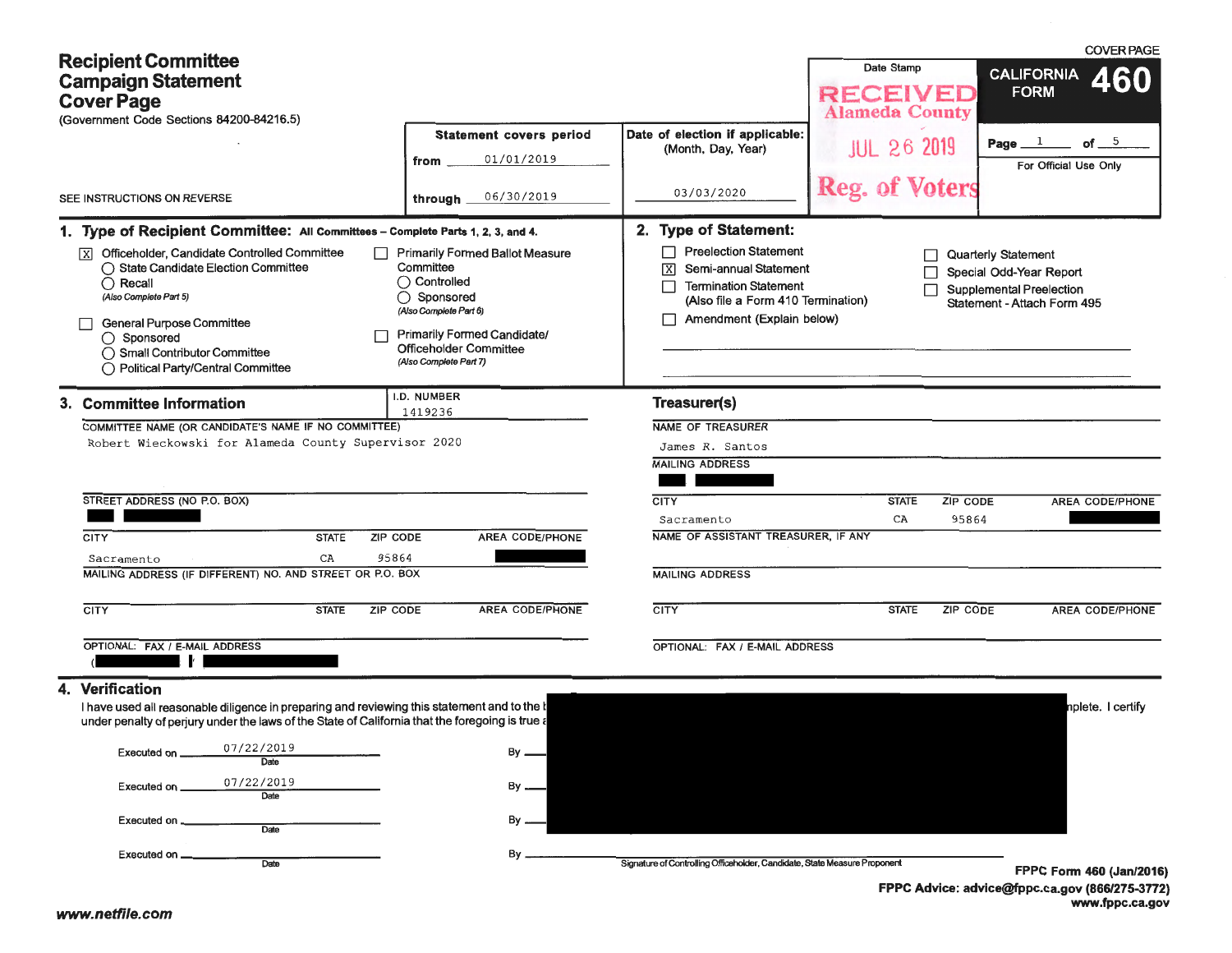# **Recipient Committee Campaign Statement Cover Page - Part 2**

 $\bullet$ 

## **5. Officeholder or Candidate Controlled Committee**

| NAME OF OFFICEHOLDER OR CANDIDATE                                          |             |              |            |  |  |  |  |
|----------------------------------------------------------------------------|-------------|--------------|------------|--|--|--|--|
| Robert Wieckowski                                                          |             |              |            |  |  |  |  |
| OFFICE SOUGHT OR HELD (INCLUDE LOCATION AND DISTRICT NUMBER IF APPLICABLE) |             |              |            |  |  |  |  |
| County Supervisor: Alameda County District 1                               |             |              |            |  |  |  |  |
| RESIDENTIAL/BUSINESS ADDRESS (NO. AND STREET)                              | <b>CITY</b> | <b>STATE</b> | <b>ZIP</b> |  |  |  |  |
|                                                                            | Fremont     | СA           | 94538      |  |  |  |  |

**Related Committees Not Included in this Statement: List any committees not included in this statement that are controlled by you or are primarily formed to receive contributions or make expenditures on behalf of your candidacy.** 

| <b>COMMITTEE NAME</b>                                       |              |                              | I.D. NUMBER |                       |
|-------------------------------------------------------------|--------------|------------------------------|-------------|-----------------------|
| Senator Bob Wieckowski Office Holder<br>Committee 2018-2022 |              |                              | 1373894     |                       |
| NAME OF TREASURER                                           |              |                              |             | CONTROLLED COMMITTEE? |
| James Santos                                                |              |                              | $X$ YES     | T NO                  |
| <b>COMMITTEE ADDRESS</b>                                    |              | STREET ADDRESS (NO P.O. BOX) |             |                       |
|                                                             |              |                              |             |                       |
| <b>CITY</b>                                                 | <b>STATE</b> | ZIP CODE                     |             | AREA CODE/PHONE       |
| Sacramento                                                  | CA.          | 95864                        |             |                       |
| <b>COMMITTEE NAME</b>                                       |              |                              | I.D. NUMBER |                       |
| Robert Wieckowski for Secretary of State<br>2022            |              |                              | 1415116     |                       |
| NAME OF TREASURER                                           |              |                              |             | CONTROLLED COMMITTEE? |
| James Santos                                                |              |                              | X YES       | <b>NO</b>             |
| <b>COMMITTEE ADDRESS</b>                                    |              | STREET ADDRESS (NO P.O. BOX) |             |                       |
|                                                             |              |                              |             |                       |
| CITY                                                        | <b>STATE</b> | ZIP CODE                     |             | AREA CODE/PHONE       |
| Sacramento                                                  | CA           | 95864                        |             |                       |

Y.

#### COVER PAGE - PART 2 **SSC 2 CALIFORNIA** 46

Page  $2$  of  $5$ 

**FORM** 

## **6. Primarily Formed Ballot Measure Committee**

NAME OF BALLOT MEASURE

| <b>BALLOT NO. OR LETTER</b> | <b>JURISDICTION</b> | SUPPORT       |
|-----------------------------|---------------------|---------------|
|                             |                     | <b>OPPOSE</b> |

**Identify the controlling officeholder, candidate, or state measure proponent, if any.** 

NAME OF OFFICEHOLDER, CANDIDATE, OR PROPONENT

| OFFICE SOUGHT OR HELD | <b>DISTRICT NO. IF ANY</b> |
|-----------------------|----------------------------|
|                       |                            |

**7. Primarily Formed Candidate/Officeholder Committee List names of officeholder(s) or candidate(s) for which this committee is primarily formed.** 

| NAME OF OFFICEHOLDER OR CANDIDATE | OFFICE SOUGHT OR HELD | <b>SUPPORT</b><br>OPPOSE        |
|-----------------------------------|-----------------------|---------------------------------|
| NAME OF OFFICEHOLDER OR CANDIDATE | OFFICE SOUGHT OR HELD | <b>SUPPORT</b><br>OPPOSE        |
| NAME OF OFFICEHOLDER OR CANDIDATE | OFFICE SOUGHT OR HELD | <b>SUPPORT</b><br>OPPOSE        |
| NAME OF OFFICEHOLDER OR CANDIDATE | OFFICE SOUGHT OR HELD | <b>SUPPORT</b><br><b>OPPOSE</b> |

**Attach continuation sheets if necessary**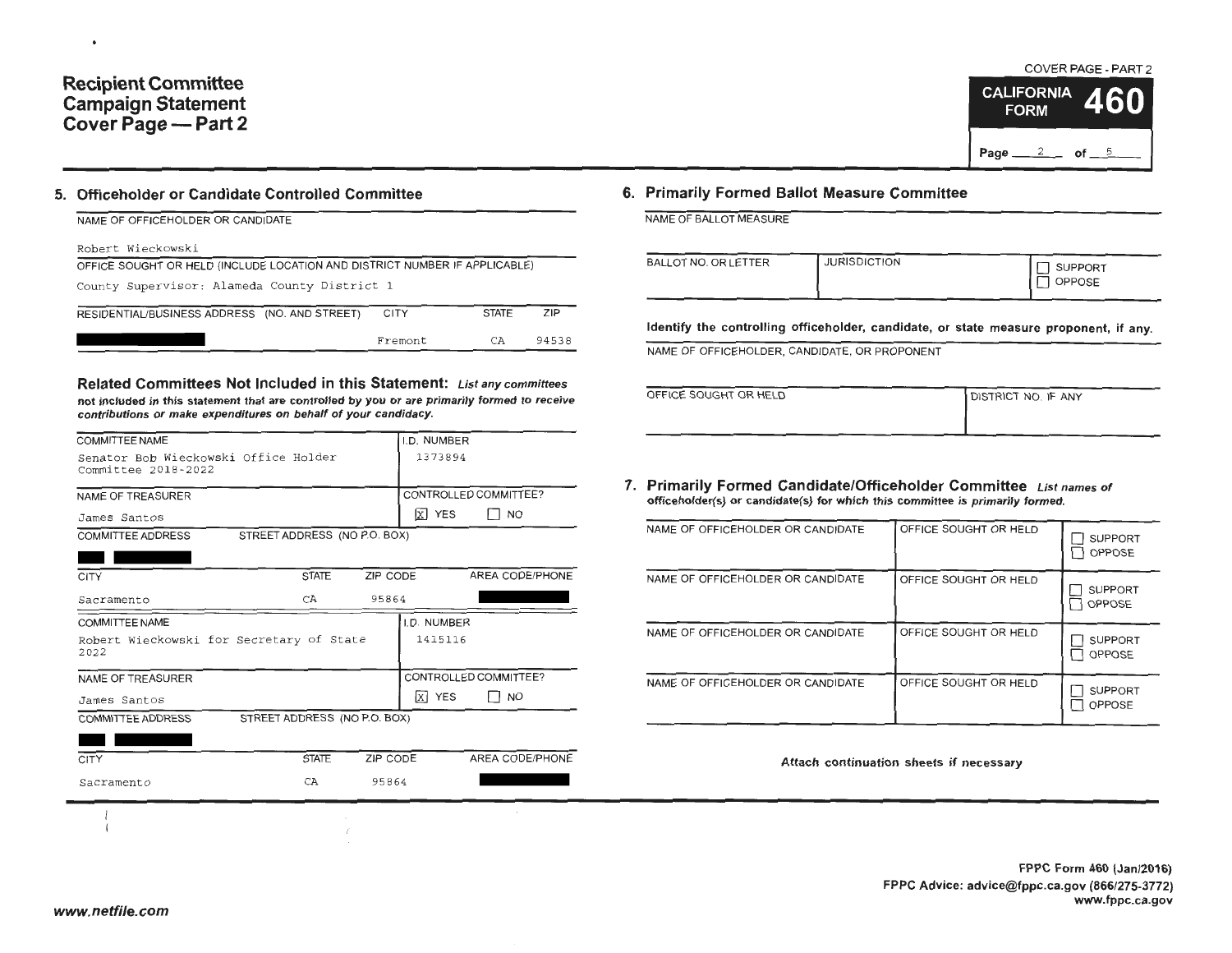| <b>Campaign Disclosure Statement</b><br><b>Summary Page</b>            |     | Amounts may be rounded<br>to whole dollars.                                                                                     |    |                                                                                        |                 | SUMMARY PAGE                                                                    |                                                                                                                                                                                                                                                                                                                     |  |  |
|------------------------------------------------------------------------|-----|---------------------------------------------------------------------------------------------------------------------------------|----|----------------------------------------------------------------------------------------|-----------------|---------------------------------------------------------------------------------|---------------------------------------------------------------------------------------------------------------------------------------------------------------------------------------------------------------------------------------------------------------------------------------------------------------------|--|--|
|                                                                        |     |                                                                                                                                 |    |                                                                                        |                 | Statement covers period                                                         | CALIFORNIA 460                                                                                                                                                                                                                                                                                                      |  |  |
|                                                                        |     |                                                                                                                                 |    |                                                                                        | $from$ $\qquad$ | 01/01/2019                                                                      | <b>FORM</b>                                                                                                                                                                                                                                                                                                         |  |  |
| SEE INSTRUCTIONS ON REVERSE                                            |     |                                                                                                                                 |    |                                                                                        | through $\_\_$  | 06/30/2019                                                                      | Page $3$ of $5$                                                                                                                                                                                                                                                                                                     |  |  |
| <b>NAME OF FILER</b>                                                   |     |                                                                                                                                 |    |                                                                                        |                 |                                                                                 | I.D. NUMBER                                                                                                                                                                                                                                                                                                         |  |  |
| Robert Wieckowski for Alameda County Supervisor 2020                   |     |                                                                                                                                 |    |                                                                                        |                 |                                                                                 | 1419236                                                                                                                                                                                                                                                                                                             |  |  |
| <b>Contributions Received</b>                                          |     | Column A<br><b>TOTAL THIS PERIOD</b><br>(FROM ATTACHED SCHEDULES)                                                               |    | Column B<br>CALENDAR YEAR<br>TOTAL TO DATE                                             |                 | <b>General Elections</b>                                                        | <b>Calendar Year Summary for Candidates</b><br>Running in Both the State Primary and                                                                                                                                                                                                                                |  |  |
|                                                                        |     |                                                                                                                                 |    | 5,500.00                                                                               |                 |                                                                                 |                                                                                                                                                                                                                                                                                                                     |  |  |
|                                                                        |     | 0.00                                                                                                                            |    |                                                                                        | 0.00            |                                                                                 | 1/1 through 6/30<br>7/1 to Date                                                                                                                                                                                                                                                                                     |  |  |
|                                                                        |     |                                                                                                                                 |    | $\frac{5}{100}$ , 500.00                                                               |                 | 20. Contributions<br>Received                                                   | $\frac{1}{2}$ $\frac{1}{2}$ $\frac{1}{2}$ $\frac{1}{2}$ $\frac{1}{2}$ $\frac{1}{2}$ $\frac{1}{2}$ $\frac{1}{2}$ $\frac{1}{2}$ $\frac{1}{2}$ $\frac{1}{2}$ $\frac{1}{2}$ $\frac{1}{2}$ $\frac{1}{2}$ $\frac{1}{2}$ $\frac{1}{2}$ $\frac{1}{2}$ $\frac{1}{2}$ $\frac{1}{2}$ $\frac{1}{2}$ $\frac{1}{2}$ $\frac{1}{2}$ |  |  |
|                                                                        |     | 0.00<br>and the company of                                                                                                      |    |                                                                                        | 0.00            | 21. Expenditures                                                                |                                                                                                                                                                                                                                                                                                                     |  |  |
| 5.                                                                     |     |                                                                                                                                 |    | 5,500.00<br>$\mathbb{S}$                                                               |                 | Made                                                                            |                                                                                                                                                                                                                                                                                                                     |  |  |
| <b>Expenditures Made</b>                                               |     |                                                                                                                                 |    |                                                                                        |                 | <b>Expenditure Limit Summary for State</b>                                      |                                                                                                                                                                                                                                                                                                                     |  |  |
|                                                                        |     |                                                                                                                                 |    | $\mathbb{S}$                                                                           | 0.00            | <b>Candidates</b>                                                               |                                                                                                                                                                                                                                                                                                                     |  |  |
|                                                                        |     | 0.00                                                                                                                            |    |                                                                                        | 0.00            |                                                                                 | 22. Cumulative Expenditures Made*                                                                                                                                                                                                                                                                                   |  |  |
|                                                                        |     | 0.00                                                                                                                            | \$ | <u> 1999 - Jan A</u>                                                                   | 0.00            |                                                                                 | (If Subject to Voluntary Expenditure Limit)                                                                                                                                                                                                                                                                         |  |  |
| 9. Accrued Expenses (Unpaid Bills)  Schedule F, Line 3                 |     | 741.16<br>$\mathcal{L}^{\mathcal{L}}(\mathcal{L}^{\mathcal{L}})$ , where $\mathcal{L}^{\mathcal{L}}(\mathcal{L}^{\mathcal{L}})$ |    |                                                                                        | 741.16          | Date of Election                                                                | <b>Total to Date</b>                                                                                                                                                                                                                                                                                                |  |  |
|                                                                        |     | 0.00<br><b>Contract Contract Contract</b>                                                                                       |    |                                                                                        | 0.00            | (mm/dd/yy)                                                                      |                                                                                                                                                                                                                                                                                                                     |  |  |
|                                                                        |     | 741.16                                                                                                                          | \$ |                                                                                        | 741.16          |                                                                                 |                                                                                                                                                                                                                                                                                                                     |  |  |
| <b>Current Cash Statement</b>                                          |     |                                                                                                                                 |    |                                                                                        |                 |                                                                                 |                                                                                                                                                                                                                                                                                                                     |  |  |
| 12. Beginning Cash Balance  Previous Summary Page, Line 16 \$          |     | 0.00                                                                                                                            |    | To calculate Column B, add                                                             |                 |                                                                                 |                                                                                                                                                                                                                                                                                                                     |  |  |
|                                                                        |     | 5,500.00                                                                                                                        |    | amounts in Column A to the<br>corresponding amounts                                    |                 | *Amounts in this section may be different from amounts<br>reported in Column B. |                                                                                                                                                                                                                                                                                                                     |  |  |
|                                                                        |     | 0.00<br>the contract of the contract of                                                                                         |    | from Column B of your last                                                             |                 |                                                                                 |                                                                                                                                                                                                                                                                                                                     |  |  |
|                                                                        |     | 0.00<br><b>Contract Contract Contract</b>                                                                                       |    | report. Some amounts in<br>Column A may be negative                                    |                 |                                                                                 |                                                                                                                                                                                                                                                                                                                     |  |  |
| 16. ENDING CASH BALANCE  Add Lines 12 + 13 + 14, then subtract Line 15 | - S | 5,500.00                                                                                                                        |    | figures that should be                                                                 |                 |                                                                                 |                                                                                                                                                                                                                                                                                                                     |  |  |
| If this is a termination statement, Line 16 must be zero.              |     |                                                                                                                                 |    | subtracted from previous<br>period amounts. If this is<br>the first report being filed |                 |                                                                                 |                                                                                                                                                                                                                                                                                                                     |  |  |
|                                                                        |     | 0.00                                                                                                                            |    | for this calendar year, only<br>carry over the amounts                                 |                 |                                                                                 |                                                                                                                                                                                                                                                                                                                     |  |  |
| <b>Cash Equivalents and Outstanding Debts</b>                          |     |                                                                                                                                 |    | from Lines 2, 7, and 9 (if<br>any).                                                    |                 |                                                                                 |                                                                                                                                                                                                                                                                                                                     |  |  |
|                                                                        |     | 0.00                                                                                                                            |    |                                                                                        |                 |                                                                                 |                                                                                                                                                                                                                                                                                                                     |  |  |
|                                                                        | \$  | 741.16                                                                                                                          |    |                                                                                        |                 |                                                                                 |                                                                                                                                                                                                                                                                                                                     |  |  |
|                                                                        |     |                                                                                                                                 |    |                                                                                        |                 |                                                                                 | FPPC Form 460 (Jan/2016                                                                                                                                                                                                                                                                                             |  |  |

 $\mathcal{A}^{\mathcal{A}}$  , and  $\mathcal{A}^{\mathcal{A}}$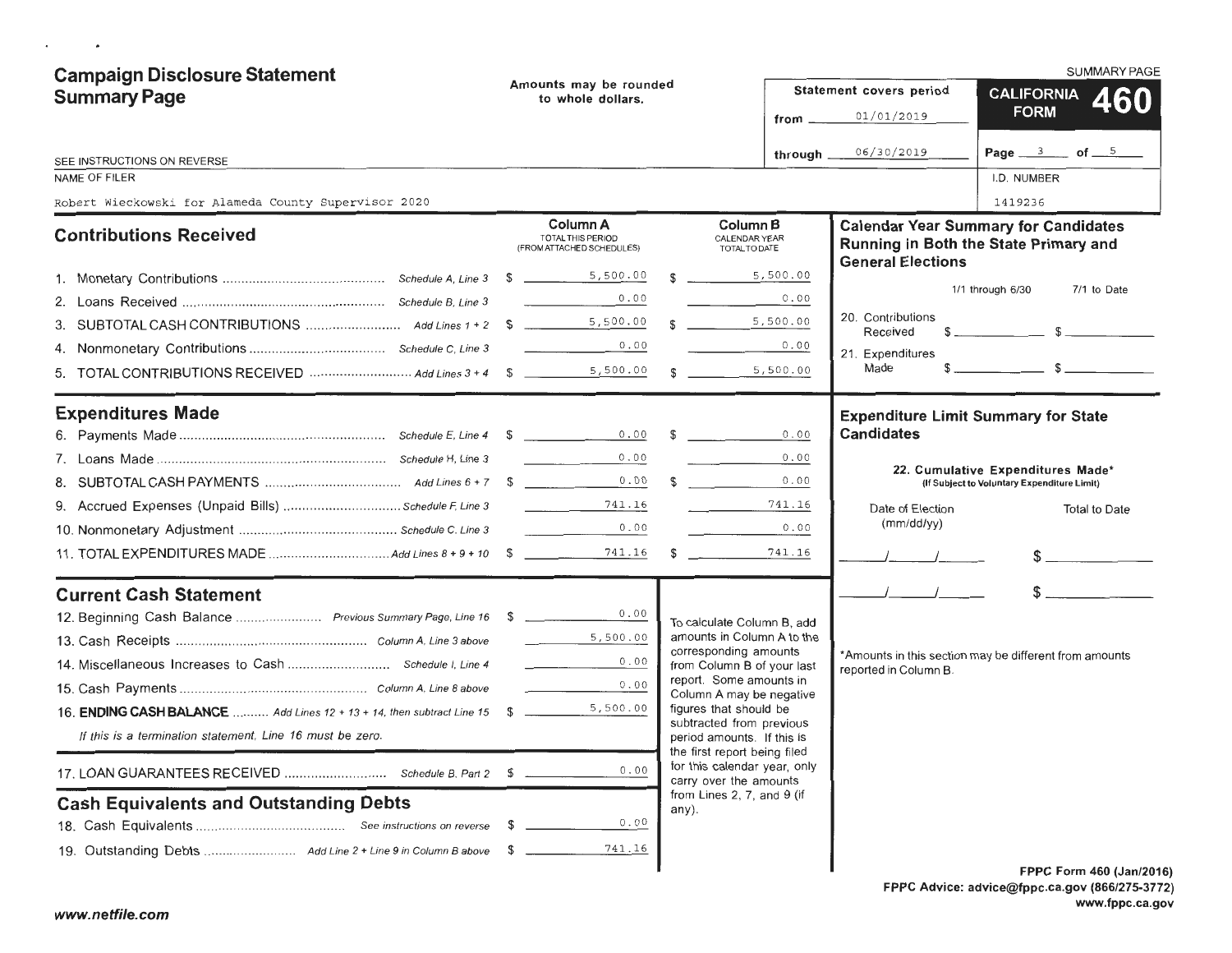**Schedule A** SCHEDULE A Amounts may be rounded Statement covers period **Monetary Contributions Received CALIFORNIA** to whole dollars. **FORM**  $01/01/2019$ from through  $06/30/2019$ Page  $4$  of  $5$ SEE INSTRUCTIONS ON REVERSE NAME OF FILER I.D. NUMBER 1419236 Robert Wieckowski for Alameda County Supervisor 2020 **THUOMA CUMULATIVE TO DATE** PER ELECTION IF AN INDIVIDUAL, ENTER FULL NAME, STREET ADDRESS AND ZIP CODE OF CONTRIBUTOR **CONTRIBUTOR** DATE RECEIVED THIS TO DATE CALENDAR YEAR OCCUPATION AND EMPLOYER (IF COMMITTEE, ALSO ENTER I.D. NUMBER) CODE \* **RECEIVED** PERIOD (IF REQUIRED) (IF SELF-EMPLOYED, ENTER NAME (JAN. 1 - DEC. 31) OF BUSINESS) Agricultural Council of CA PAC (ID# 761092) 1,500.00 1,500.00 P2020  $$1,500.00$  $06/29/2019$  $\square$ IND  $\overline{X}$  COM Sacramento, CA 95814  $\Box$  OTH  $\Box$ PTY  $\Box$ scc American Pistachio Growers CA-PAC (ID# 2,000.00 P2020  $$2,000.00$  $06/26/2019$  $\Box$ IND  $2,000.00$ 1343200)  $X$  COM ПОТН Sacramento, CA 95814  $\Box$ PTY  $\Box$ scc sh Fruit Association- PAC (ID# 800697)  $2.000.00$  $2,000.00$   $P2020$  $$2,000.00$ 06/27/2019 l CA  $\square$ IND  $\boxed{X}$  COM Fresno, CA 93711 ПОТН  $\Box$ PTY  $\Box$ scc  $\Box$ IND  $\Box$ COM ПОТН  $\Box$ PTY  $\Box$ scc  $\Box$ IND  $\Box$ COM ПОТН  $\Box$ PTY  $\Box$ scc **SUBTOTAL \$**  $5,500.00$ **Schedule A Summary** \*Contributor Codes IND-Individual 1. Amount received this period - itemized monetary contributions. **COM** - Recipient Committee 5,500.00 (other than PTY or SCC) OTH - Other (e.g., business entity) 2. Amount received this period – unitemized monetary contributions of less than \$100 ..........................\$  $0.00$ PTY - Political Party SCC - Small Contributor Committee 3. Total monetary contributions received this period. (Add Lines 1 and 2. Enter here and on the Summary Page, Column A, Line 1.) ...................... TOTAL \$ 5,500.00